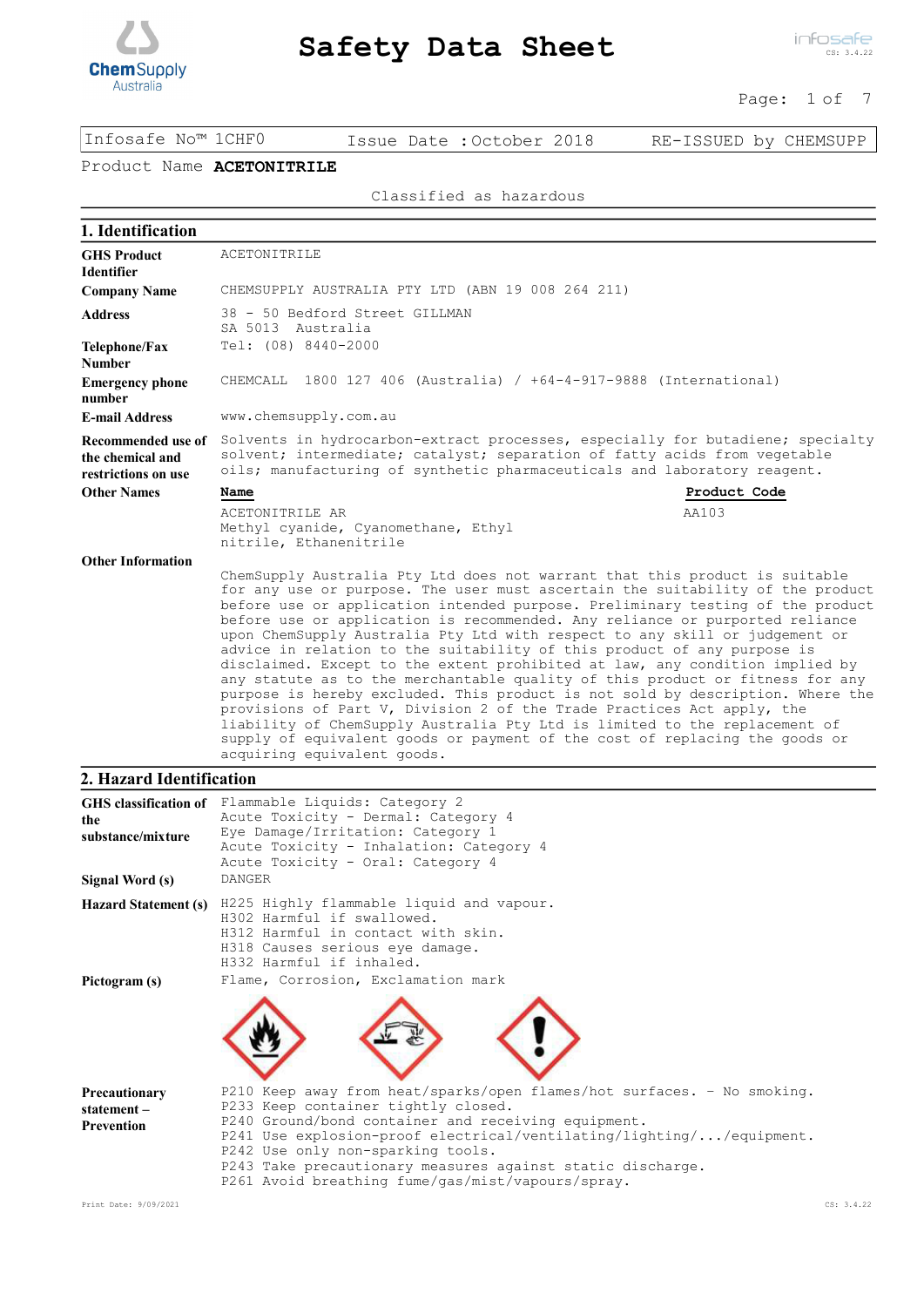

#### Page: 2 of 7

| Infosafe No™ 1CHF0                    | Issue Date : October 2018<br>RE-ISSUED by CHEMSUPP                                                                                                                                                                                                                                                                                                                                                                                                                                                                                                                                                                                                                                                                                                                                                                                                                                                                                                                                                                                                                    |
|---------------------------------------|-----------------------------------------------------------------------------------------------------------------------------------------------------------------------------------------------------------------------------------------------------------------------------------------------------------------------------------------------------------------------------------------------------------------------------------------------------------------------------------------------------------------------------------------------------------------------------------------------------------------------------------------------------------------------------------------------------------------------------------------------------------------------------------------------------------------------------------------------------------------------------------------------------------------------------------------------------------------------------------------------------------------------------------------------------------------------|
| Product Name ACETONITRILE             |                                                                                                                                                                                                                                                                                                                                                                                                                                                                                                                                                                                                                                                                                                                                                                                                                                                                                                                                                                                                                                                                       |
|                                       | Classified as hazardous                                                                                                                                                                                                                                                                                                                                                                                                                                                                                                                                                                                                                                                                                                                                                                                                                                                                                                                                                                                                                                               |
| Precautionary<br>statement – Response | P264 Wash thoroughly after handling.<br>P270 Do not eat, drink or smoke when using this product.<br>P271 Use only outdoors or in a well-ventilated area.<br>P280 Wear protective gloves/protective clothing/eye protection/face<br>protection.<br>P301+P312 IF SWALLOWED: Call a POISON CENTER or doctor/physician if you feel<br>unwell.<br>P330 Rinse mouth.<br>P303+P361+P353 IF ON SKIN (or hair): Remove/Take off immediately all<br>contaminated clothing. Rinse skin with water/shower.<br>P312 Call a POISON CENTER or doctor/physician if you feel unwell.<br>P304+P340 IF INHALED: Remove victim to fresh air and keep at rest in a<br>position comfortable for breathing.<br>P312 Call a POISON CENTER or doctor/physician if you feel unwell.<br>P305+P351+P338 IF IN EYES: Rinse cautiously with water for several minutes.<br>Remove contact lenses, if present and easy to do. Continue rinsing.<br>P310 Immediately call a POISON CENTRE or a doctor/physician.<br>P370+P378 In case of fire: Use dry chemical, CO2 or water spray for<br>extinction. |
| Precautionary<br>statement – Storage  | P403+P235 Store in a well-ventilated place. Keep cool.                                                                                                                                                                                                                                                                                                                                                                                                                                                                                                                                                                                                                                                                                                                                                                                                                                                                                                                                                                                                                |
| Precautionary<br>statement – Disposal | P501 Dispose of contents/container to an approved waste disposal plant.                                                                                                                                                                                                                                                                                                                                                                                                                                                                                                                                                                                                                                                                                                                                                                                                                                                                                                                                                                                               |

## **3. Composition/information on ingredients**

| Ingredients                 | Name                                            | CAS                                    | Proportion                                                                                                                                                                                                                                                                                                        |
|-----------------------------|-------------------------------------------------|----------------------------------------|-------------------------------------------------------------------------------------------------------------------------------------------------------------------------------------------------------------------------------------------------------------------------------------------------------------------|
|                             | Acetonitrile                                    | $75 - 05 - 8$                          | $100*$                                                                                                                                                                                                                                                                                                            |
| 4. First-aid measures       |                                                 |                                        |                                                                                                                                                                                                                                                                                                                   |
| <b>Inhalation</b>           | oxygen. Consult a physician.                    |                                        | If inhaled, remove from contaminated area to fresh air immediately. Apply<br>artificial respiration if not breathing. If breathing is difficult, give                                                                                                                                                             |
| Ingestion                   | advice.                                         |                                        | Rinse mouth thoroughly with water immediately, repeat until all traces of<br>product have been removed. DO NOT INDUCE VOMITING. Seek immediate medical                                                                                                                                                            |
| <b>Skin</b>                 | persist.                                        |                                        | Wash affected areas with copious quantities of water immediately. Remove<br>contaminated clothing and wash before re-use. Seek medical advice if effects                                                                                                                                                          |
| Eye contact                 | precaution to seek medical advice.              |                                        | Immediately irrigate with copious quantity of water for at least 15 minutes.<br>Eyelids to be held open. In all cases of eye contamination it is a sensible                                                                                                                                                       |
| <b>First Aid Facilities</b> | area.                                           |                                        | Have a safety shower/eye-wash fountain readily available in the immediate work                                                                                                                                                                                                                                    |
| <b>Advice to Doctor</b>     | Consult Poisons Information Centre.<br>Cyanide, |                                        | Severe exposure should be treated as cyanide poisoning. Treat as cyanide<br>poisoning. The oneself symptoms is generally delayed pending conversation to<br>Nausea, Vomit, Headache, Dizziness, Rash, Cyanosis, Excitement, Depression,<br>Drowsiness, Impaired Judgment, Lack of Coordination, Stupor and Death. |
| <b>Other Information</b>    |                                                 | New Zealand 0800 764 766) or a doctor. | For advice, contact a Poisons Information Centre (Phone eq Australia 13 1126;                                                                                                                                                                                                                                     |

## **5. Fire-fighting measures**

| <b>Hazards</b> from     | Carbon monoxide, carbon dioxide, hydrogen cyanide, oxides of nitrogen.                                                                                                                                                                                                                                                         |
|-------------------------|--------------------------------------------------------------------------------------------------------------------------------------------------------------------------------------------------------------------------------------------------------------------------------------------------------------------------------|
| <b>Combustion</b>       |                                                                                                                                                                                                                                                                                                                                |
| <b>Products</b>         |                                                                                                                                                                                                                                                                                                                                |
| <b>Specific Methods</b> | Small fire: Use dry chemical, CO2 or water spray.<br>Large fire: Use water spray, fog or foam - Do NOT use water jets.<br>If safe to do so, move undamaged containers from the fire area. Cool<br>containers with flooding quantities of water until well after the fire is out.<br>Avoid getting water inside the containers. |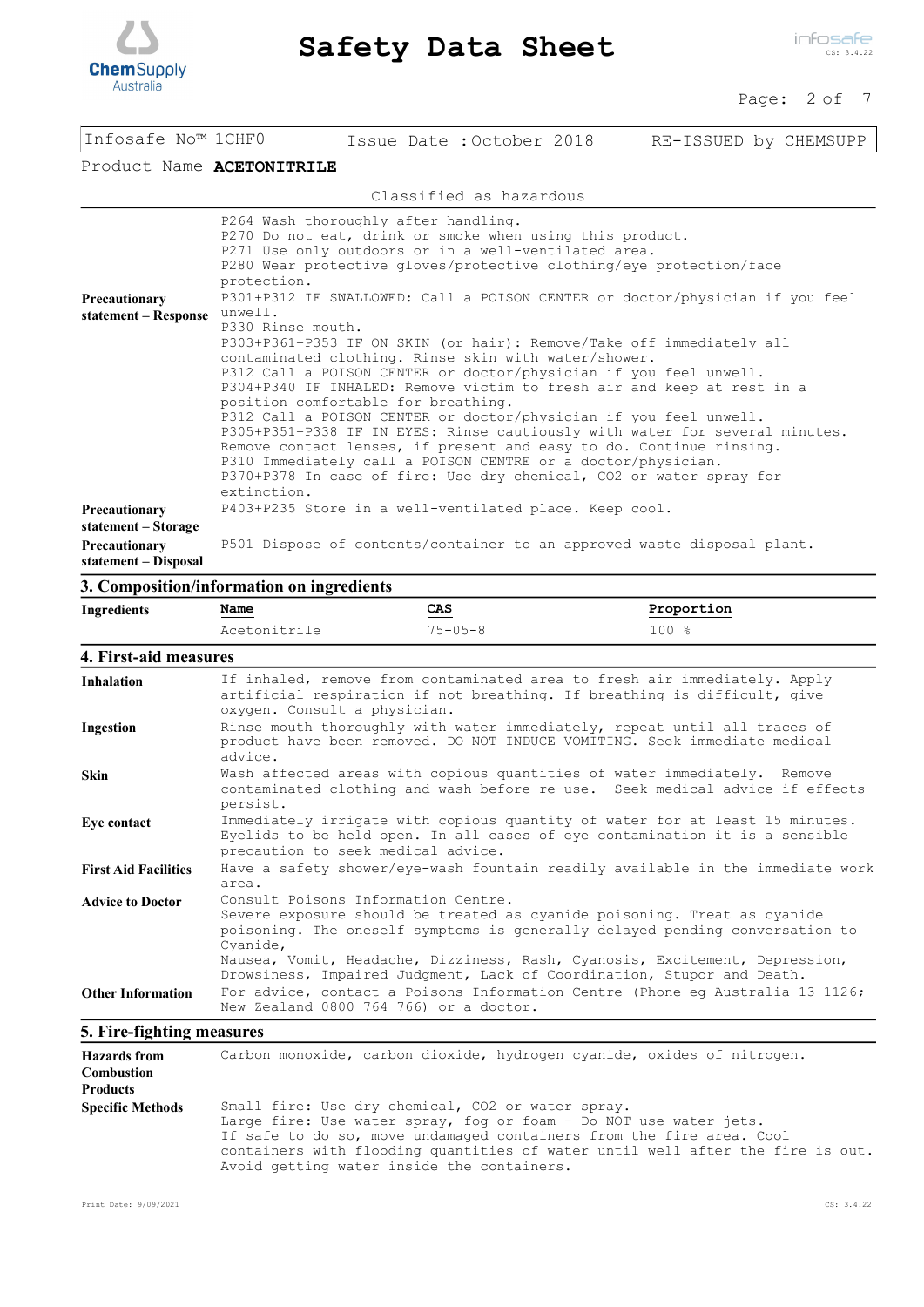

#### Page: 3 of 7

| Infosafe No™ 1CHF0                                                             | Issue Date: October 2018<br>RE-ISSUED by CHEMSUPP                                                                                                                                                                                                                                                                                                                                                                                                                                                                                                                                                                                                                       |  |  |  |
|--------------------------------------------------------------------------------|-------------------------------------------------------------------------------------------------------------------------------------------------------------------------------------------------------------------------------------------------------------------------------------------------------------------------------------------------------------------------------------------------------------------------------------------------------------------------------------------------------------------------------------------------------------------------------------------------------------------------------------------------------------------------|--|--|--|
| Product Name ACETONITRILE                                                      |                                                                                                                                                                                                                                                                                                                                                                                                                                                                                                                                                                                                                                                                         |  |  |  |
|                                                                                | Classified as hazardous                                                                                                                                                                                                                                                                                                                                                                                                                                                                                                                                                                                                                                                 |  |  |  |
| <b>Specific hazards</b><br>arising from the<br>chemical<br><b>Hazchem Code</b> | May be ignited by heat, sparks or flames. Vapours may form explosive mixtures<br>with air. Vapours may travel to source of ignition and flash back. Most<br>vapours are heavier than air and will spread along the ground and collect in<br>low or confined areas (drains, basements, tanks). Many liquids are lighter than<br>water. Containers may explode when heated. Fire may produce irritating,<br>poisonous or corrosive gases. Vapours from run-off may create an explosion<br>hazard.<br>•2YE                                                                                                                                                                 |  |  |  |
| <b>Precautions in</b><br>connection with Fire                                  | Wear SCBA and fully encapsulating, gas-tight suit when handling these<br>substances. Structural firefighter's uniform is NOT effective for these<br>materials.                                                                                                                                                                                                                                                                                                                                                                                                                                                                                                          |  |  |  |
| 6. Accidental release measures                                                 |                                                                                                                                                                                                                                                                                                                                                                                                                                                                                                                                                                                                                                                                         |  |  |  |
| Spills & Disposal                                                              | Eliminate all ignition sources (no smoking, flares, sparks or flame) within at<br>least 25m. All equipment in handling this product must be earthed. Do NOT<br>touch or walk through this product. Stop leak if safe to do so. Prevent entry<br>into waterways, drains, confined areas. Vapour suppressing foam may be used to<br>control vapours. Water spray may be used to knock down or divert vapours.<br>Absorb spill with earth, sand or other non-combustible material. Use clean,<br>non-sparking tools to collect material and place it in loosely-covered metal<br>or plastic containers for later disposal.<br>SEEK EXPERT ADVICE ON HANDLING AND DISPOSAL. |  |  |  |
| <b>Personal Precautions</b>                                                    | Evacuate the area of all non-essential personnel. Remove ignition sources<br>Avoid inhalation, contact with skin, eyes and clothing. Ventilate<br>contaminated area thoroughly.                                                                                                                                                                                                                                                                                                                                                                                                                                                                                         |  |  |  |
| <b>Personal Protection</b>                                                     | Wear protective clothing specified for normal operations (see Section 8)                                                                                                                                                                                                                                                                                                                                                                                                                                                                                                                                                                                                |  |  |  |
| <b>Clean-up Methods -</b><br><b>Small Spillages</b>                            | Absorb or contain liquid with sand, earth or spill control material. Shovel up<br>using non sparking tools and place in a labelled, sealable container for<br>subsequent safe disposal. Put leaking containers in a labelled drum or<br>overdrum.                                                                                                                                                                                                                                                                                                                                                                                                                       |  |  |  |
| <b>Environmental</b><br><b>Precautions</b>                                     | Prevent from entering into drains, ditches, rivers or the sea.                                                                                                                                                                                                                                                                                                                                                                                                                                                                                                                                                                                                          |  |  |  |

## **7. Handling and storage**

| <b>Conditions for safe</b><br>storage, including<br>any incompatibilities | Store in a cool, dry, well-ventilated area, out of direct sunlight. Store away<br>from heat and ignition sources. Keep containers closed at all time. Store away<br>from incompatible materials such as oxidizing materials, strong acids, water<br>or products containing water. |
|---------------------------------------------------------------------------|-----------------------------------------------------------------------------------------------------------------------------------------------------------------------------------------------------------------------------------------------------------------------------------|
| <b>Storage Regulations</b>                                                | Refer Australian Standard AS 1940-2017 'The storage and handling of flammable<br>and combustible liquids'.                                                                                                                                                                        |

## **8. Exposure controls/personal protection**

| Occupational<br>exposure limit values       | Name                                                                                                                                                                                                                                                                                                                                                                                                                                                                                                                                                                                                                                                                                                                                                                                                                                                                                                                                                                                                                                                                                                                                                                        |       | <b>STEL</b> | <b>TWA</b> |     |          |
|---------------------------------------------|-----------------------------------------------------------------------------------------------------------------------------------------------------------------------------------------------------------------------------------------------------------------------------------------------------------------------------------------------------------------------------------------------------------------------------------------------------------------------------------------------------------------------------------------------------------------------------------------------------------------------------------------------------------------------------------------------------------------------------------------------------------------------------------------------------------------------------------------------------------------------------------------------------------------------------------------------------------------------------------------------------------------------------------------------------------------------------------------------------------------------------------------------------------------------------|-------|-------------|------------|-----|----------|
|                                             |                                                                                                                                                                                                                                                                                                                                                                                                                                                                                                                                                                                                                                                                                                                                                                                                                                                                                                                                                                                                                                                                                                                                                                             | mq/m3 | ppm         | mg/m3      | ppm | Footnote |
|                                             | Acetonitrile                                                                                                                                                                                                                                                                                                                                                                                                                                                                                                                                                                                                                                                                                                                                                                                                                                                                                                                                                                                                                                                                                                                                                                | 101   | 60          | 67         | 40  |          |
| <b>Other Exposure</b><br><b>Information</b> | These Workplace Exposure Standards are quides to be used in the control of<br>occupational health hazards. All atmospheric contamination should be kept to<br>as low a level as is workable. These workplace exposure standards should not<br>be used as fine dividing lines between safe and dangerous concentrations of<br>chemicals. They are not a measure of relative toxicity.<br>STEL: $101 \text{ mg/m}$ (60 ppm) - Acetonitrile - Safe Work Australia.<br>A time weighted average (TWA) has been established for Acetonitrile (Safe Work<br>Australia) of 67 mg/m3, (40 ppm). The corresponding STEL level is 101<br>mq/m3, (60 ppm). The STEL (Short Term Exposure Limit) is an exposure value that<br>should not be exceeded for more than 15 minutes and should not be repeated for<br>more than 4 times per day. There should be at least 60 minutes between<br>successive exposures at the STEL. The exposure value at the TWA is the average<br>airborne concentration of a particular substance when calculated over a normal<br>8 hour working day for a 5 day working week.<br>Note: Absorption through the skin may be a significant source of exposure. |       |             |            |     |          |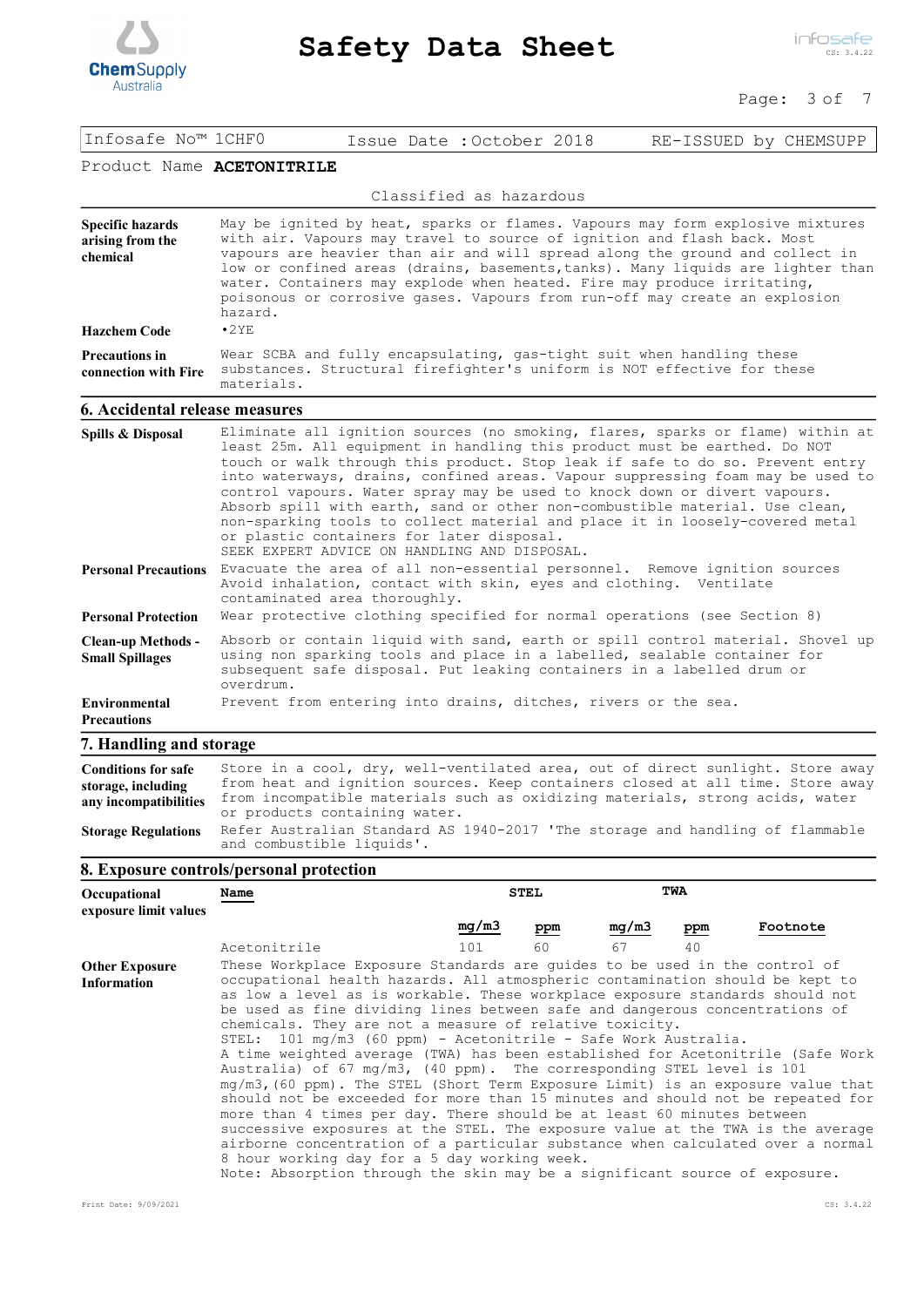

| Product Name ACETONITRILE               |                                                                                                                                                                                                                                                                                                                                                                                                                                                                                                                                                                                                                                                                                                                                                                                               |
|-----------------------------------------|-----------------------------------------------------------------------------------------------------------------------------------------------------------------------------------------------------------------------------------------------------------------------------------------------------------------------------------------------------------------------------------------------------------------------------------------------------------------------------------------------------------------------------------------------------------------------------------------------------------------------------------------------------------------------------------------------------------------------------------------------------------------------------------------------|
|                                         | Classified as hazardous                                                                                                                                                                                                                                                                                                                                                                                                                                                                                                                                                                                                                                                                                                                                                                       |
| Appropriate<br>engineering controls     | In industrial situations maintain the concentrations values below the TWA.<br>This may be achieved by process modification, use of local exhaust<br>ventilation, capturing substances at the source, or other methods. These<br>methods should be used in preference to personal protective equipment.<br>Provide sufficient ventilation to ensure that the working environment is below<br>the TWA (time weighted average). Where vapours or mists are generated,<br>particularly in enclosed areas, and natural ventilation is inadequate, a flame<br>proof exhaust ventilation system is required. Refer to AS 1940-The storage and<br>handling of flammable and combustible liquids and AS 2430-Explosive gas<br>atmospheres for further information concerning ventilation requirements. |
| <b>Respiratory</b><br><b>Protection</b> | Where ventilation is not adequate, respiratory protection may be required.<br>Avoid breathing dust, vapours or mists. Respiratory protection should comply<br>with AS 1716 - Respiratory Protective Devices and be selected in accordance<br>with AS 1715 - Selection, Use and Maintenance of Respiratory Protective<br>Devices. Filter capacity and respirator type depends on exposure levels. In                                                                                                                                                                                                                                                                                                                                                                                           |

event of emergency or planned entry into unknown concentrations a positive pressure, full-facepiece SCBA should be used. If respiratory protection is required, institute a complete respiratory protection program including

Infosafe No™ 1CHF0 Issue Date :October 2018 RE-ISSUED by CHEMSUPP

selection, fit testing, training, maintenance and inspection. The use of a face shield, chemical goggles or safety glasses with side shield protection as appropriate. Must comply with Australian Standards AS 1337 and be selected and used in accordance with AS 1336. **Eye Protection** Chemically resistant gloves. Hand protection should comply with AS 2161 Industrial Safety Gloves and Mittens (Excluding Electrical and Medical Gloves). **Hand Protection** Personal protective equipment should not solely be relied upon to control risk and should only be used when all other reasonably practicable control measures do not eliminate or sufficiently minimise risk. Guidance in selecting personal protective equipment can be obtained from Australian, Australian/New Zealand or other approved standards. **Personal Protective Footwear** Foot protection should comply with AS 2210 Safety Footwear.

CHEMICAL RESISTANCE FOR PROTECTIVE CLOTHING: VERY GOOD: Butyl rubber GOOD: Chlorinated polyethylene, polyvinyl alcohol, Viton, butyl rubber/neoprene, Teflon, neoprene+natural rubber, Saranax, Silvershield, Viton/chlorobutyl rubber. FAIR/POOR: Viton/neoprene, natural rubber, neoprene, nitrile, polyethylene, polyvinyl chloride. Clothing for protection against chemicals should comply with AS 3765 Clothing for Protection Against Hazardous Chemicals. **Body Protection** Do not eat, drink or smoke in work areas. Wash hands thoroughly after handling this material. **Hygiene Measures**

## **9. Physical and chemical properties**

| Form                               | Liquid                                                                     |
|------------------------------------|----------------------------------------------------------------------------|
| Appearance                         | Colourless limpid liquid.                                                  |
| Odour                              | Oromatic odour.                                                            |
| <b>Melting Point</b>               | $-46 °C$                                                                   |
| <b>Boiling Point</b>               | 81.6 °C                                                                    |
| <b>Solubility in Water</b>         | Soluble                                                                    |
| <b>Solubility in Organic</b>       | Very soluble in alcohol, ether, acetone, chloroform, carbon tetrachloride, |
| <b>Solvents</b>                    | ethylene chloride.                                                         |
| <b>Specific Gravity</b>            | $0.787$ (water = 1)                                                        |
| <b>Vapour Pressure</b>             | 97 hPa at $20^{\circ}$ C                                                   |
| <b>Vapour Density</b><br>$(Air=1)$ | $1.4$ (air = 1)                                                            |

Print Date: 9/09/2021 CS: 3.4.22

**Equipment**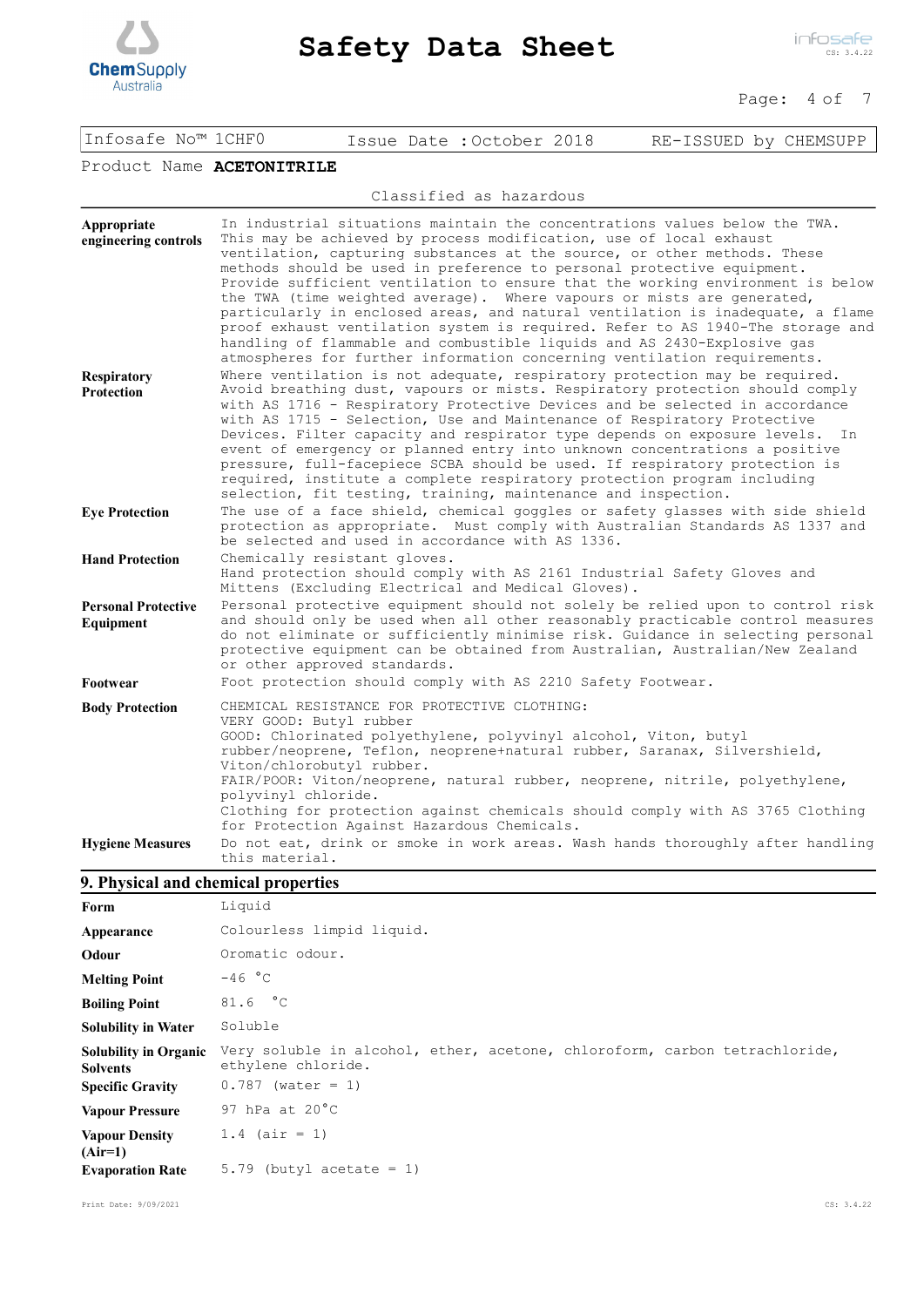

#### Page: 5 of 7

| Infosafe No™ 1CHFO                         | Issue Date: October 2018<br>RE-ISSUED by CHEMSUPP                                                                                                                                                                                                                                                                                                                                                                     |  |  |
|--------------------------------------------|-----------------------------------------------------------------------------------------------------------------------------------------------------------------------------------------------------------------------------------------------------------------------------------------------------------------------------------------------------------------------------------------------------------------------|--|--|
| Product Name ACETONITRILE                  |                                                                                                                                                                                                                                                                                                                                                                                                                       |  |  |
|                                            | Classified as hazardous                                                                                                                                                                                                                                                                                                                                                                                               |  |  |
| <b>Odour Threshold</b>                     | 42 ppm - (detection); 500 ppm - (irritation)                                                                                                                                                                                                                                                                                                                                                                          |  |  |
| <b>Flash Point</b>                         | 5.6 $\degree$ C (open cup)<br>12.8 °C (closed cup)                                                                                                                                                                                                                                                                                                                                                                    |  |  |
| <b>Flammability</b>                        | HIGHLY FLAMMABLE. Keep away from heat, sparks or naked flames. Use flameproof<br>equipment and fittings to prevent flammability risk. Electrically link and<br>ground metal containers for transfer of the product to prevent accumulation of<br>static electricity. Ensure adequate ventilation to prevent an explosive<br>vapour-air mixture. Vapours will travel considerable distances to sources of<br>ignition. |  |  |
| <b>Auto-Ignition</b><br><b>Temperature</b> | 525 °C                                                                                                                                                                                                                                                                                                                                                                                                                |  |  |
| <b>Flammable Limits -</b><br>Lower         | $3.0$ vol <sup>2</sup>                                                                                                                                                                                                                                                                                                                                                                                                |  |  |
| <b>Flammable Limits -</b><br><b>Upper</b>  | 16.0 vol%                                                                                                                                                                                                                                                                                                                                                                                                             |  |  |
| Molecular Weight                           | 41.05                                                                                                                                                                                                                                                                                                                                                                                                                 |  |  |
| <b>Other Information</b>                   | Will decompose on heating. Reacts with water or steam to form toxic and<br>flammable vapours.                                                                                                                                                                                                                                                                                                                         |  |  |

## **10. Stability and reactivity**

| <b>Chemical Stability</b>                            | Stable under normal conditions.                             |
|------------------------------------------------------|-------------------------------------------------------------|
| Incompatible<br><b>Materials</b>                     | Oxidizing agents, acids, reducing agents and alkali metals. |
| <b>Hazardous</b><br>Decomposition<br><b>Products</b> | Oxides of carbon and nitrogen, hydrogen cyanide.            |
| <b>Hazardous</b><br>Polymerization                   | Will not occur.                                             |

## **11. Toxicological Information**

| Ingestion                                                        | Harmful if swallowed.                                                                                                                                                                                                                                                                                                                                                                                                                                                                                                                                                                                                           |
|------------------------------------------------------------------|---------------------------------------------------------------------------------------------------------------------------------------------------------------------------------------------------------------------------------------------------------------------------------------------------------------------------------------------------------------------------------------------------------------------------------------------------------------------------------------------------------------------------------------------------------------------------------------------------------------------------------|
| <b>Inhalation</b><br><b>Skin</b>                                 | Harmful by inhalation. Vapour or mist can cause irritation of the nose and<br>throat at high concentrations. Symptoms include weakness, headache, giddiness,<br>dizziness, confusion, anxiety, nausea and vomiting. In severe cases, breathing<br>is rapid, then becomes slow and gasping. The victim may feel an irregular<br>heart beat and tightness in the chest. The skin appears bright pink or red.<br>Fluid may fill the lungs and interfere with breathing. Unconsciousness,<br>convulsions and death can follow depending on the degree of exposure.<br>Harmful in contact with the skin. May causes mild irritation. |
| Eye                                                              | Causes serious eye damage.                                                                                                                                                                                                                                                                                                                                                                                                                                                                                                                                                                                                      |
| <b>Respiratory</b><br>sensitisation<br><b>Skin Sensitisation</b> | Not classified based on available information.<br>Not classified based on available information.                                                                                                                                                                                                                                                                                                                                                                                                                                                                                                                                |
| <b>Germ cell</b><br>mutagenicity<br>Carcinogenicity              | Not classified based on available information.<br>Not classified based on available information.                                                                                                                                                                                                                                                                                                                                                                                                                                                                                                                                |
| Reproductive<br><b>Toxicity</b>                                  | Not classified based on available information.                                                                                                                                                                                                                                                                                                                                                                                                                                                                                                                                                                                  |
| STOT-single<br>exposure                                          | Not classified based on available information.                                                                                                                                                                                                                                                                                                                                                                                                                                                                                                                                                                                  |
| <b>STOT-repeated</b><br>exposure                                 | Not classified based on available information.                                                                                                                                                                                                                                                                                                                                                                                                                                                                                                                                                                                  |
| <b>Serious eye</b><br>damage/irritation                          | Eye Damage/Irritation: Category 1<br>H318 Causes serious eye damage.                                                                                                                                                                                                                                                                                                                                                                                                                                                                                                                                                            |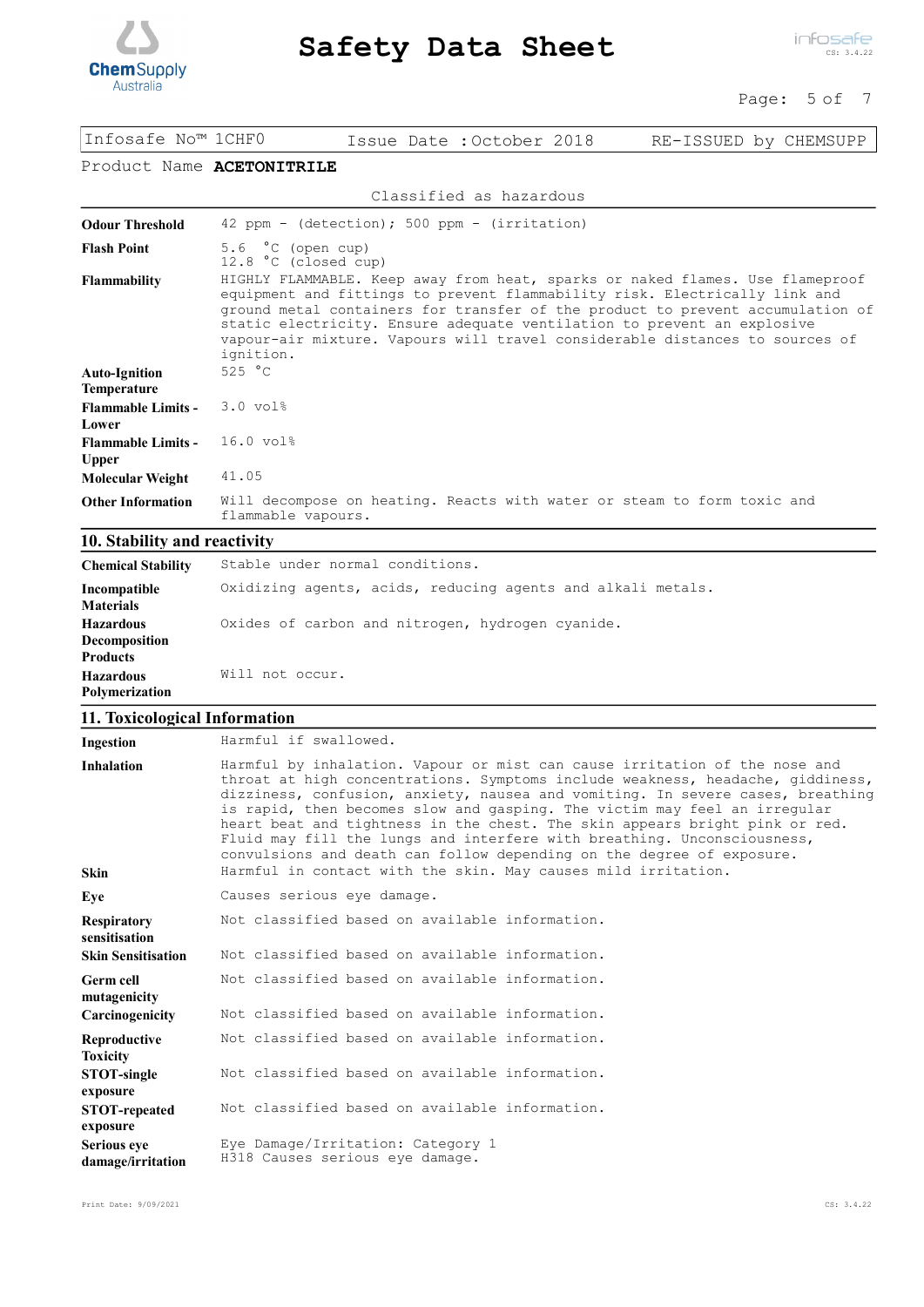

### Page: 6 of 7

Infosafe No™ 1CHF0 Issue Date :October 2018 RE-ISSUED by CHEMSUPP

## Product Name ACETONITRILE

Classified as hazardous

## **12. Ecological information**

| Ecotoxicity                         | Biological effects: Toxic effect on fish and plankton. Risk of formation of<br>toxic and explosive mixtures with air above water surface. Hazard for drinking<br>water supplies. |
|-------------------------------------|----------------------------------------------------------------------------------------------------------------------------------------------------------------------------------|
| <b>Bioaccumulative</b><br>Potential | Distribution; log $P(oct) -0.34$ (experimental). No Bioaccumulation is to be<br>expected (log P $o/w < 1$ )                                                                      |
| <b>Environmental</b><br>Protection  | Do not allow product to enter drains, waterways or sewers.                                                                                                                       |
| 12 Diesen Lagenderstein             |                                                                                                                                                                                  |

#### **13. Disposal considerations**

**Disposal Considerations** Whatever cannot be saved for recovery or recycling should be handled as hazardous waste and disposed of according to relevant local, state and federal government regulations.

#### **14. Transport information**

| Transport<br><b>Information</b>      | Dangerous goods of Class 3 (Flammable Liquid) are incompatible in a placard<br>load with any of the following:<br>Class 1, Class 2.1, if both the Class 3 and Class 2.1 dangerous goods are in<br>bulk, Class 2.3, Class 4.2, Class 5, Class 6, if the Class 3 dangerous goods<br>are nitromethane, Class 7. |
|--------------------------------------|--------------------------------------------------------------------------------------------------------------------------------------------------------------------------------------------------------------------------------------------------------------------------------------------------------------|
| U.N. Number                          | 1648                                                                                                                                                                                                                                                                                                         |
| UN proper shipping<br>name           | ACETONITRILE                                                                                                                                                                                                                                                                                                 |
| <b>Transport hazard</b><br>class(es) | 3                                                                                                                                                                                                                                                                                                            |
| <b>Hazchem Code</b>                  | $\cdot$ 2 YE                                                                                                                                                                                                                                                                                                 |
| Packing Group                        | ΙI                                                                                                                                                                                                                                                                                                           |
| EPG Number                           | 3A3                                                                                                                                                                                                                                                                                                          |
| <b>IERG Number</b>                   | 17                                                                                                                                                                                                                                                                                                           |

#### **15. Regulatory information**

| Regulatory<br><b>Information</b> | Listed in the Australian Inventory of Chemical Substances (AICS). Not listed<br>under WHS Regulation 2011, Schedule 10 - Prohibited carcinogens, restricted |
|----------------------------------|-------------------------------------------------------------------------------------------------------------------------------------------------------------|
|                                  | carcinogens and restricted hazardous chemicals.                                                                                                             |
| <b>Poisons Schedule</b>          | Not Scheduled                                                                                                                                               |

### **16. Other Information**

| Literature<br><b>References</b> | 'Standard for the Uniform Scheduling of Medicines and Poisons .', Commonwealth<br>of Australia.                                                                                                                                                                                                                                                                                                                                                                                                                                                                                                                                  |
|---------------------------------|----------------------------------------------------------------------------------------------------------------------------------------------------------------------------------------------------------------------------------------------------------------------------------------------------------------------------------------------------------------------------------------------------------------------------------------------------------------------------------------------------------------------------------------------------------------------------------------------------------------------------------|
|                                 | National Road Transport Commission, 'Australian Code for the Transport of<br>Dangerous Goods by Road and Rail 7th. Ed.'.                                                                                                                                                                                                                                                                                                                                                                                                                                                                                                         |
|                                 | Safe Work Australia, 'National Code of Practice for the Preparation of Safety<br>Data Sheets for Hazardous Chemicals'.                                                                                                                                                                                                                                                                                                                                                                                                                                                                                                           |
|                                 | Standards Australia, 'SAA/SNZ HB 76:2010 Dangerous Goods - Initial Emergency<br>Response Guide', Standards Australia/Standards New Zealand.                                                                                                                                                                                                                                                                                                                                                                                                                                                                                      |
|                                 | Safe Work Australia, 'Hazardous Chemical Information System'.<br>Safe Work Australia, 'National Code of Practice for the Labelling of Safe                                                                                                                                                                                                                                                                                                                                                                                                                                                                                       |
|                                 | Work Hazardous Substances'.<br>Safe Work Australia, 'National Exposure Standards for Atmospheric Contaminants                                                                                                                                                                                                                                                                                                                                                                                                                                                                                                                    |
|                                 | in the Occupational Environment'.                                                                                                                                                                                                                                                                                                                                                                                                                                                                                                                                                                                                |
| <b>Contact Person/Point</b>     | Paul McCarthy Ph. (08) 8440 2000 DISCLAIMER STATEMENT:<br>All information provided in this data sheet or by our technical<br>representatives is compiled from the best knowledge available to us. However,<br>since data, safety standards and government regulations are subject to change<br>and the conditions of handling and use, or misuse, are beyond our control, we<br>make no warranty either expressed or implied, with respect to the completeness<br>or accuracy to the information contained herein. ChemSupply Australia Pty Ltd<br>accepts no responsibility whatsoever for its accuracy or for any results that |